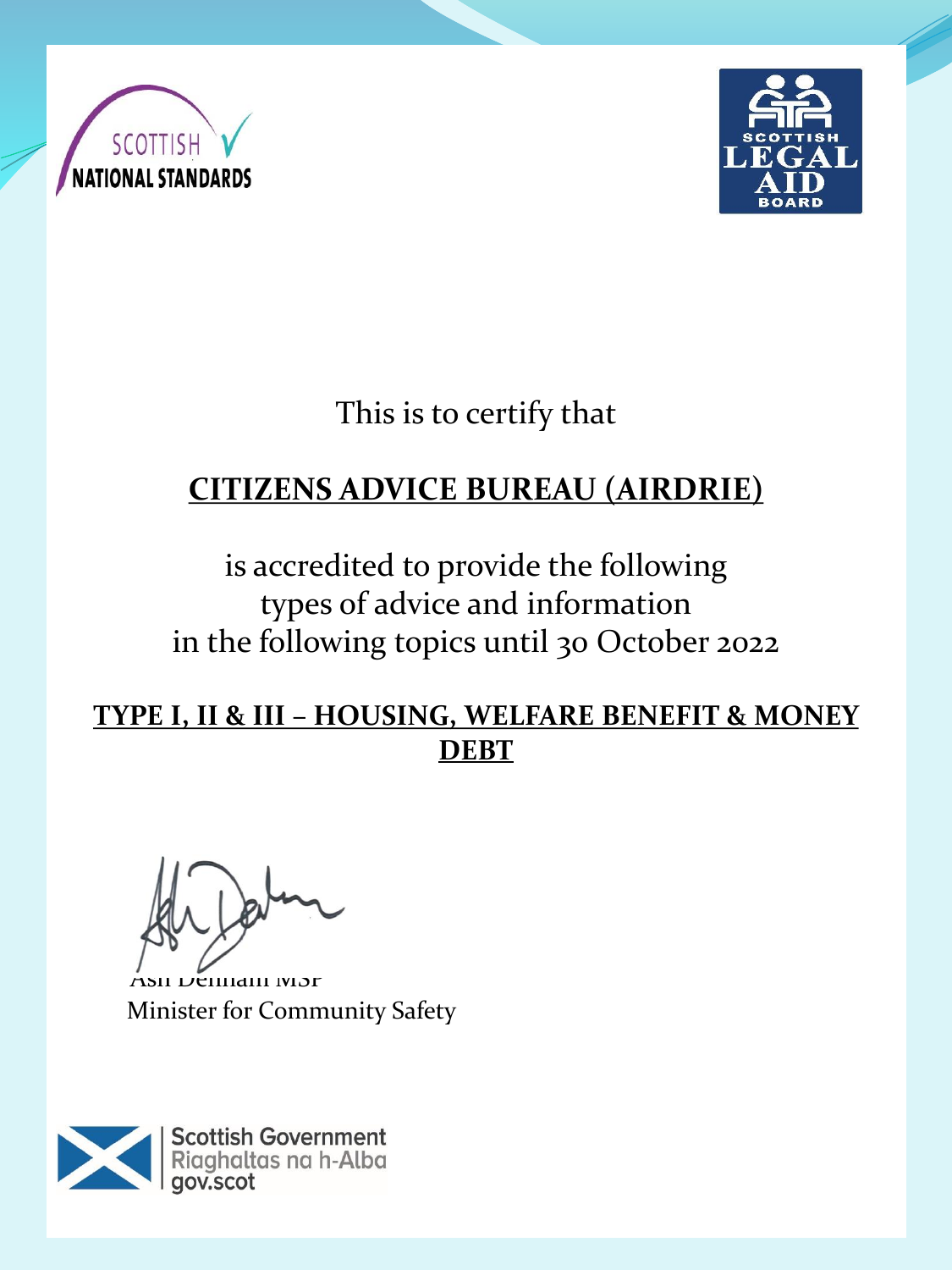### **COMPETENCY ACHIEVED**

## **2 Housing Specific Competences**

- 2.1 Rent Arrears Type III
- 2.2 Mortgages & Secured Loans Type III
- 2.3 Universal Credit for housing costs and Housing Benefit Adviser competences – Type III
- 2.4 Disrepair in Rented Housing Type III
- 2.5 Housing Options Type III
- 2.6 Discrimination in Housing Type III
- 2.7 Eviction Type III
- 2.8 Anti-Social Behaviour Type III
- 2.9 Harassment and Illegal Eviction– Type III
- 2.10 Homelessness Type III
- 2.11 Relationship Breakdown Type III
- 2.12 Rent: Private Sector Type III
- 2.13 Security of Tenure Type III
- 2.14 Statutory Tenancy Rights Type III
- 2.15 Repair and Improvement Grants Type III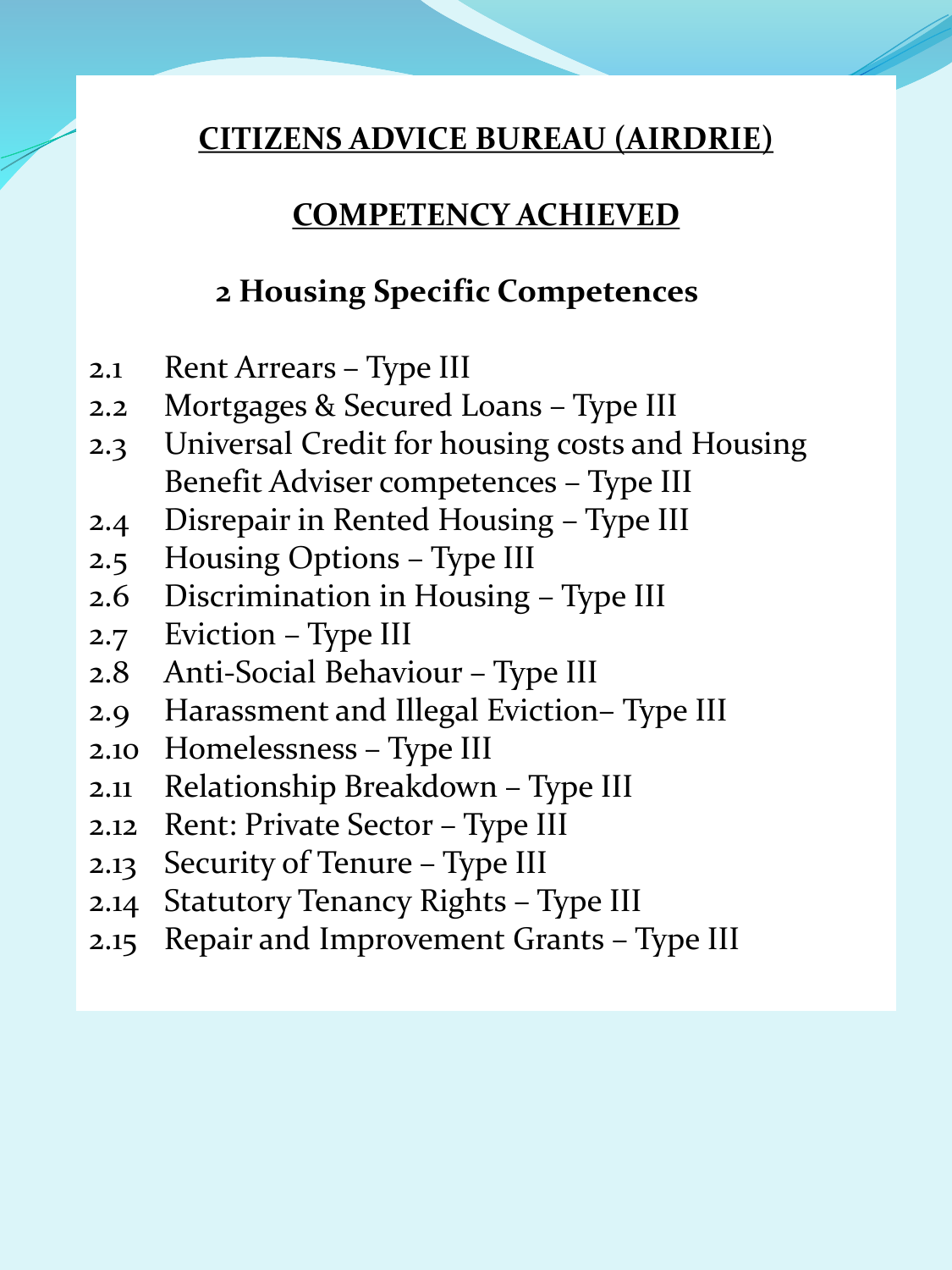#### **COMPETENCY ACHIEVED**

# **3 Money and Welfare Benefits Related to Advice Competences – Foundation Knowledge**

- 3.1 Administrative Structure of the Benefits and Tax Credits Systems – Type III
- 3.2 National Insurance Scheme Type III
- 3.3 Claims & Backdating Type III
- 3.4 Decision-Making, Disputes and Appeals Type III
- 3.5 Benefit & Tax Credit Overpayments Type III
- 3.6 Assessment, Initial Decision-Making & Holding Activity in Debt Cases – Type III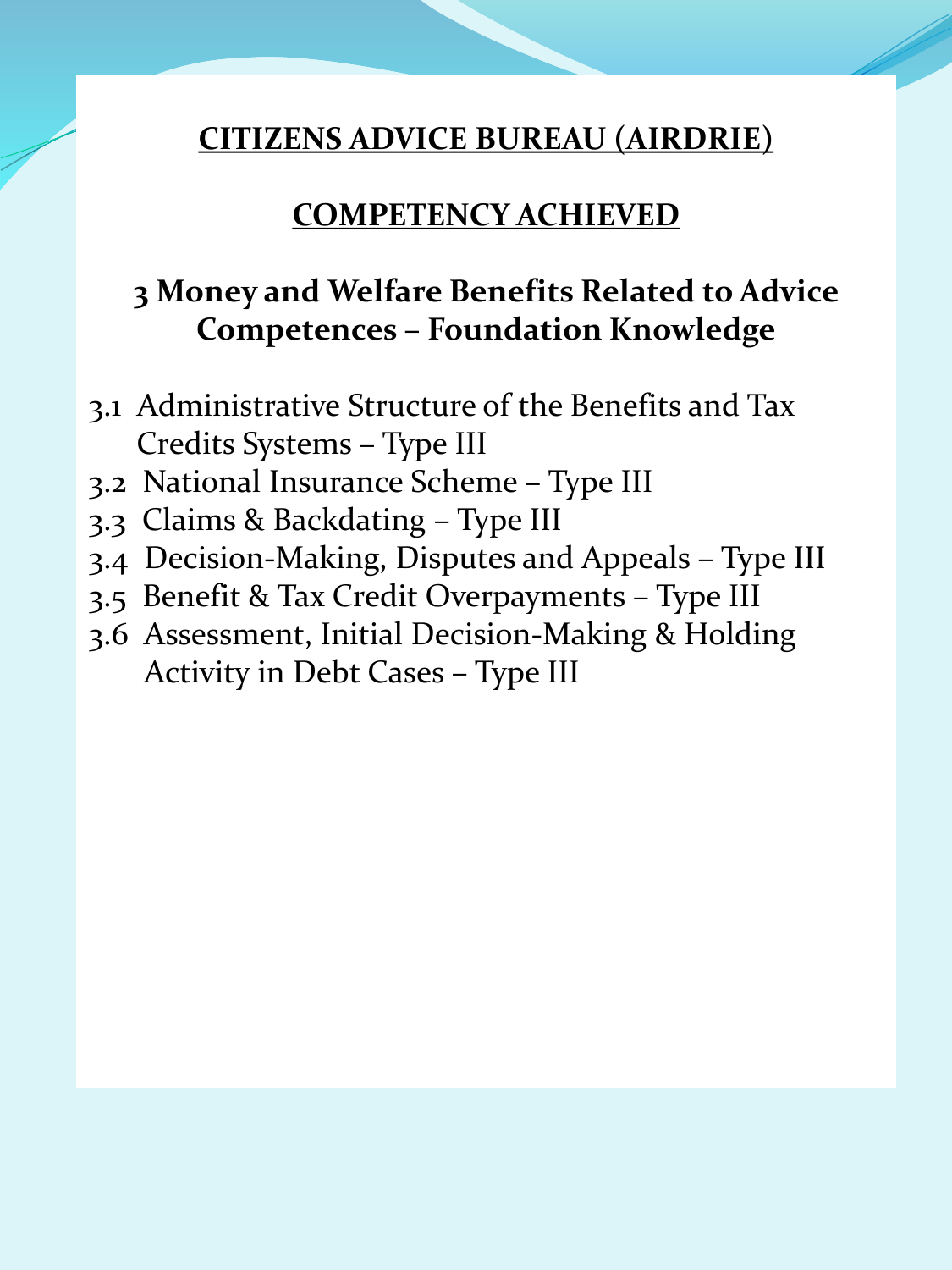#### **COMPETENCY ACHIEVED**

# **4 Money and Welfare Benefits Related Advice Competences – Specialist Areas**

- 4.1 Means-Tested Benefits Type III
- 4.2 Universal Credit Type III
- 4.3 Tax Credits Type III
- 4.4 The Social Fund & the Scottish Welfare Fund.
- 4.5 The Impact of Work on Benefits Type III
- 4.6 Child Element of Universal Credit, Child Benefit, Kinship Care Allowance & Guardian's Allowance – Type III
- 4.7 State Retirement Pension Type III
- 4.8 Personal Independence Payment, Disability Living Allowance & Attendance Allowance – Type III
- 4.9 Benefits for People who have Limited Capability for Work – Type III
- 4.10 Benefits for Industrial Injury and Disease Type III
- 4.11 Benefits for Veterans Type III
- 4.12 Carers Allowance Type III
- 4.13 Jobseeker's Allowance– Type III
- 4.14 Benefits for Maternity, Paternity and Adoption Type III
- 4.15 Bereavement Benefits Type III
- 4.16 Benefits for People in Public Care Type III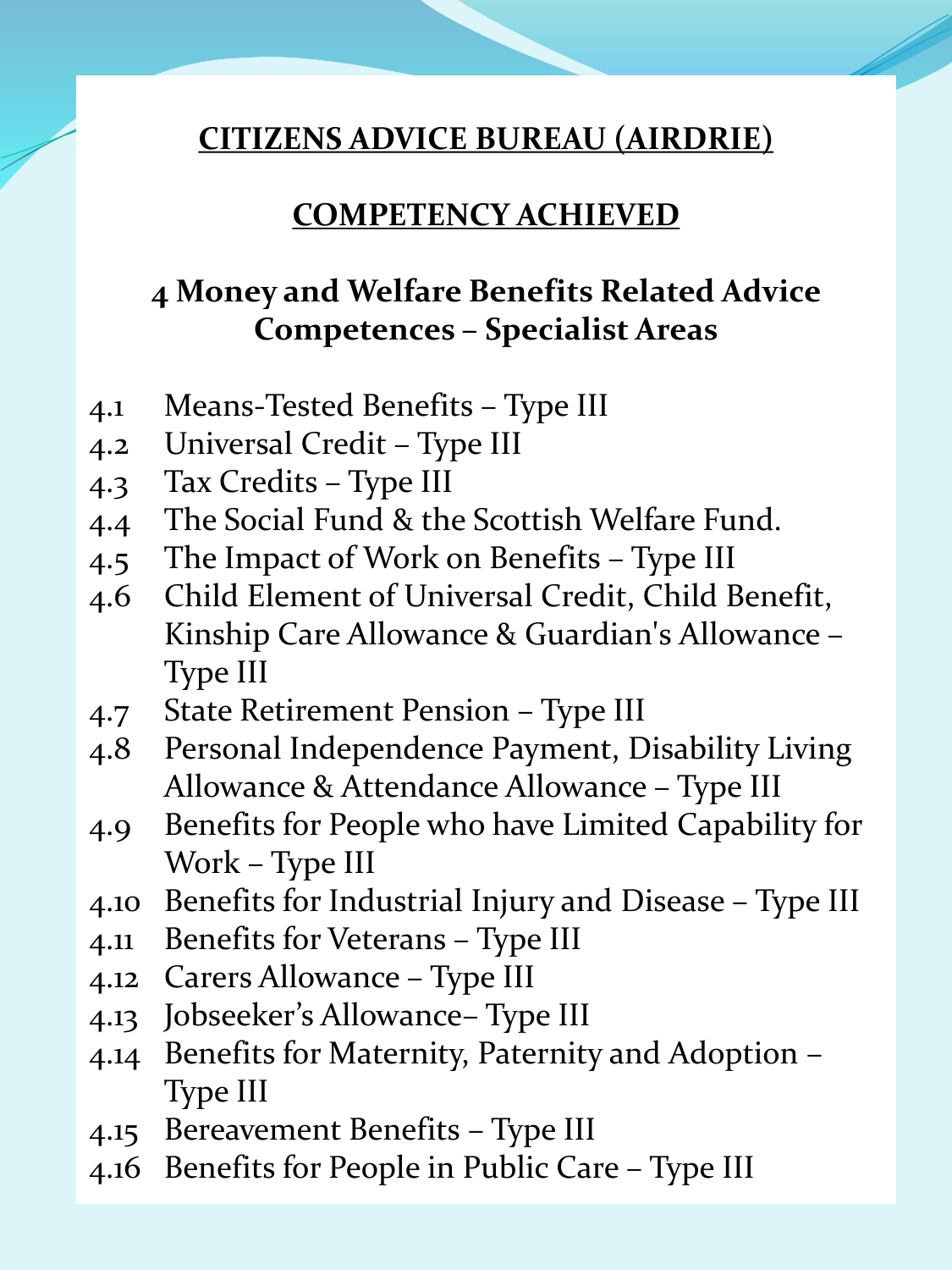# **COMPETENCY ACHIEVED**

# **4 Money and Welfare Benefits Related Advice Competences – Specialist Areas Cont.**

- 4.17 Benefits for Students Type III
- 4.18 Benefits for People from Abroad and/or who are Subject to Immigration Control – Type III
- 4.19 Ancillary Benefits Type III
- 4.20 Financial Statements Type III
- 4.21 Liability for Debts, Extortionate Credit, Unfair Contract Terms, Unenforceable Debts, Creditor Malpractice, Codes of Practice, etc – Type III
- 4.22 Identifying & Agreeing Options in Debt Cases – Type III
- 4.23 Negotiating & Making Offers to Creditors– Type III
- 4.24 Diligence, Diligence Stoppers and Court Proceedings – Type III
- 4.25 Bankruptcy & Trust Deeds– Type III
- 4.26 The Debt Arrangement Scheme– Type III
- 4.27 Recalls & Appeals against Court Decrees and Orders – Type III
- 4.28 Utility Debts Type III
- 4.29 Local and national Tax Debts Type III
- 4.30 Rent Arrears Type III